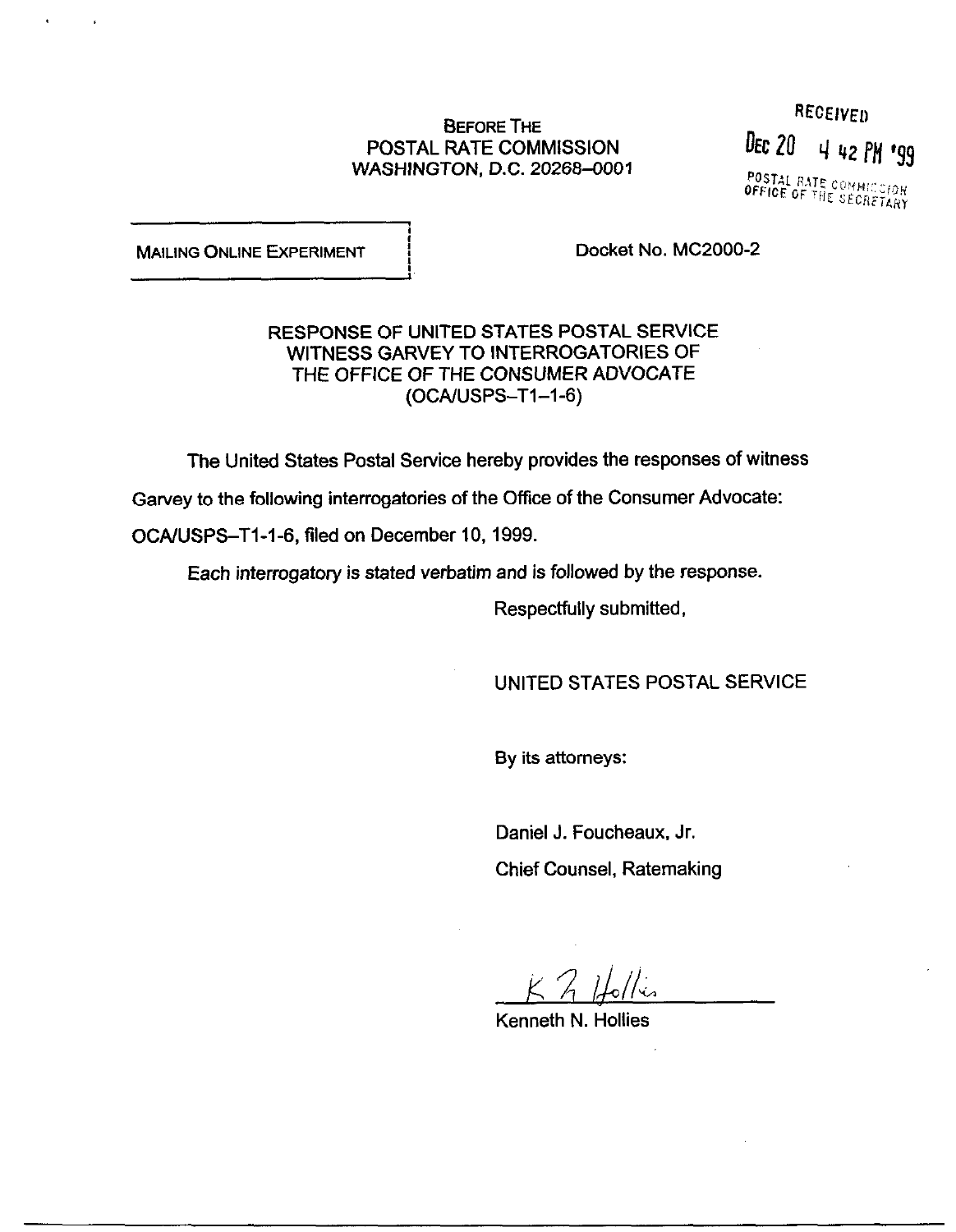OCA/USPS-T1-1. Please refer to your testimony, Appendix A, the "Experimental Data Collection Plan." Does the Postal Service plan to collect and periodically report the advertising costs of Mailing Online during the experiment as part of the "Experimental Data Collection Plan?" Please explain.

#### RESPONSE:

Yes, during the experiment the Postal Service intends to collect and report

advertising costs specific to Mailing Online.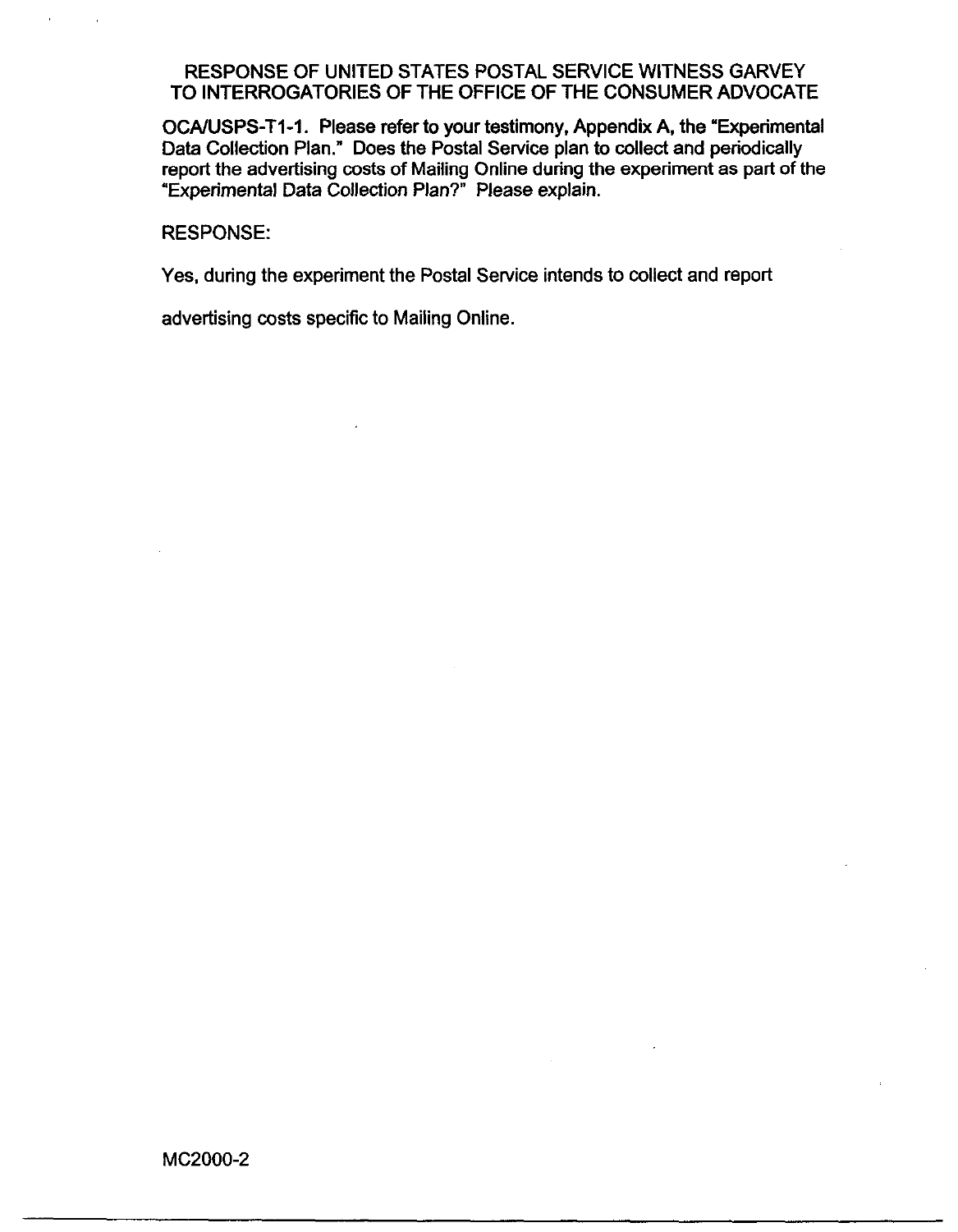OCA/USPS-T1-2. Please refer to your testimony, Appendix A, the "Experimental" Data Collection Plan."

- a. Please confirm that the mailing statement, Form 3600, will be the primary source of documentation for Mailing Online pieces entered as First-Class Mail. If you do not confirm, please explain.
- b. Please confirm that the mailing statement, Form 3602, will be the primary source of documentation for Mailing Online pieces entered as Standard (A) Mail. If you do not confirm, please explain.
- C. Please confirm that the "USPS Qualification Reports" will be a primary source of documentation for Mailing Online pieces entered as First-Class or Standard (A) Mail. If you do not confirm, please explain.
- d. Please confirm that San Mateo prepares in electronic form the mailing statements and USPS Qualification Reports identified in parts a., b. and c. of this interrogatory. If you do not confirm, please explain.
- e. Please confirm that the Postal Service will be able to preserve and retrieve the mailing statements and USPS Qualification Reports prepared in electronic form identified in parts a., b. and c. of this interrogatory. If you do not confirm, please explain.
- f. Please confirm that the Postal Service will collect the printed mailing statements and USPS Qualification Reports identified in parts a., b. and c. of this interrogatory that accompany the Mailing Online pieces entered at specified mail processing facilities. If you do not confirm, please explain.
- 9 Please explain how the Postal Service intends to use the electronic and printed mailing statements and USPS Qualification Reports identified in parts e. and f. of this interrogatory to provide the data identified in the 'Experimental Data Collection Plan."

# RESPONSE:

- a. Confirmed
- b. Confirmed
- C. Confirmed
- d. Confirmed that a component of the Mailing Online system, currently

scheduled to reside in San Mateo data center, will prepare the referenced reports.

- e. Confirmed
- f. Confirmed

MC2000-2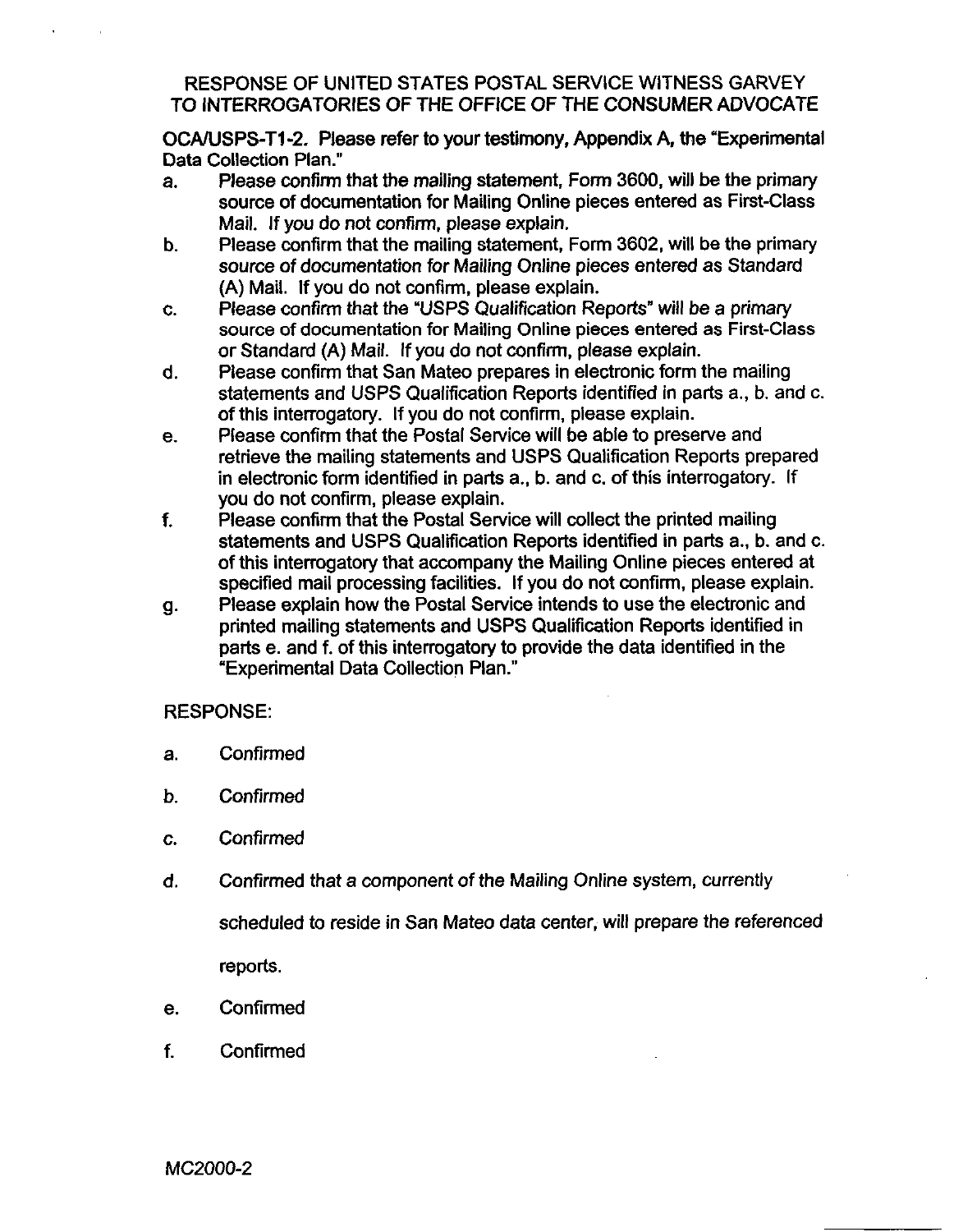9. Unable to explain. The methodology for compiling and generating the data

reports is still under development.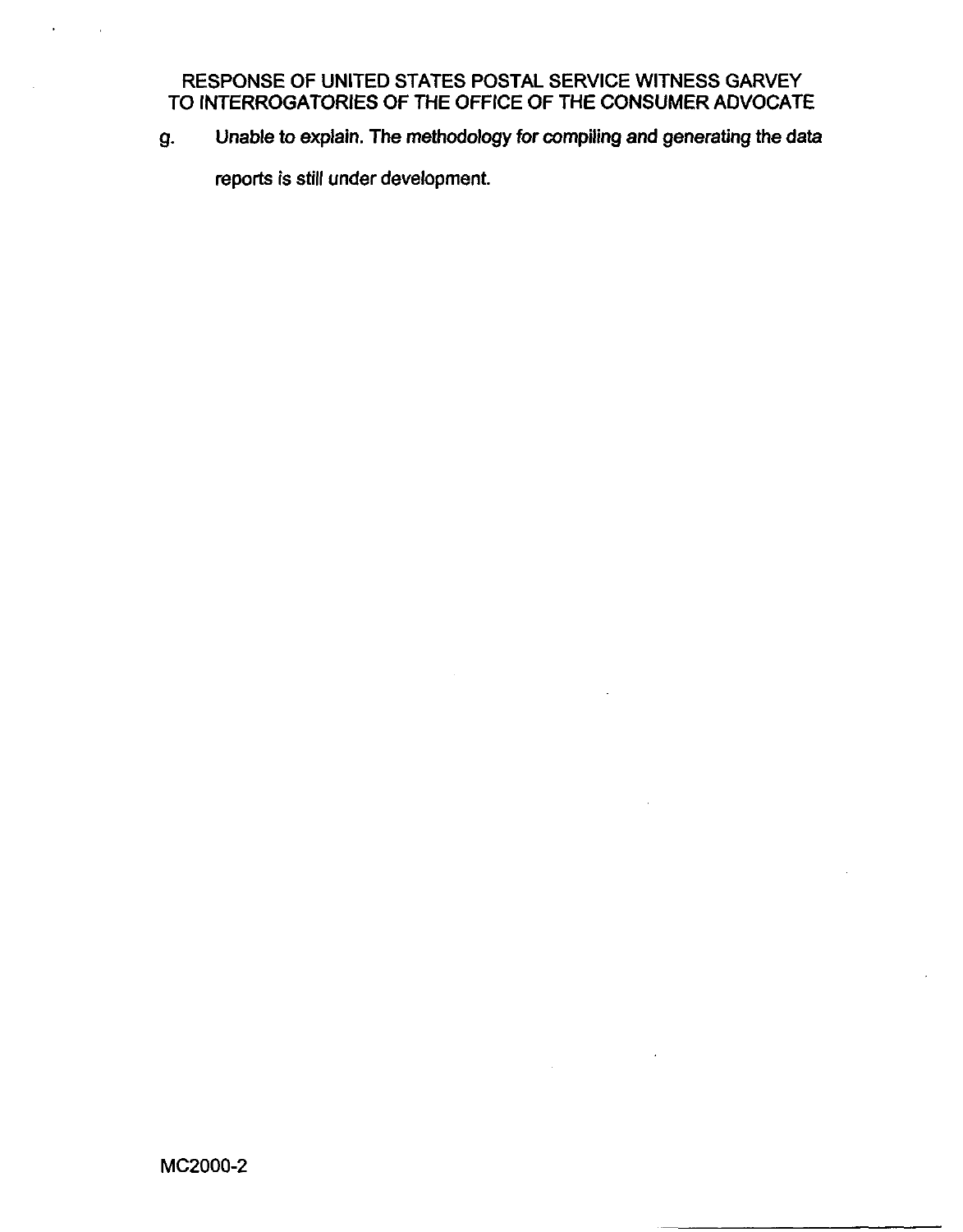OCAIUSPS-T1-3. In Docket No. MC98-1, please refer to your response to OCA/USPS-T1-72.

- a. Please confirm that the Version 3 system software under development will include the "Mail.dat opportunity." If you do not confirm, please explain.
- b. Please confirm that the "Mail.dat opportunity" will permit the association of mailing statements with batch numbers. If you do not confirm, please explain.
- C. Please explain how the Postal Service intends to use the 'Mail.dat opportunity" to provide the data identified in the "Experimental Data Collection Plan."

# RESPONSE:

- a. Confirmed.
- b. Confirmed
- C. See my response to OCAIUSPS-Tl-2 g.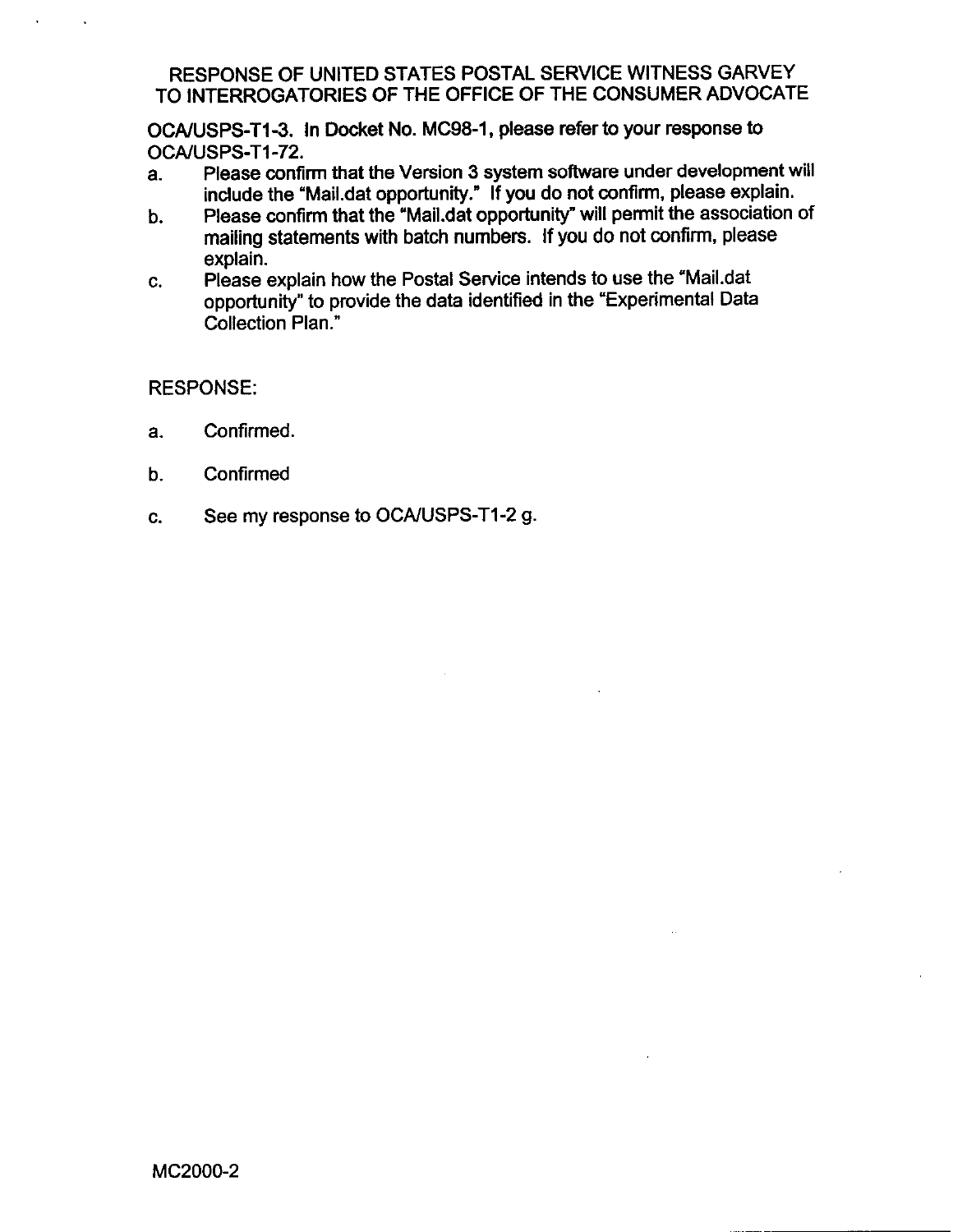OCA/USPS-T1-4. Please refer to your response to OCA/USPS-T1-45(f) in Docket No. MC98-1.

- a. On the first day of the experiment, in the case of First-Class Mail, please confirm that there are 62 job-types, and that the page-count can be equal to or less than 48 pages. If you do not confirm, please explain.
- b. On the first day of the experiment, in the case of Standard (A) Mail (Regular), please confirm that there are 82 job-types, and that the pagecount can be equal to or less than 48 pages. If you do not confirm, please explain.
- C. On the first day of the experiment, please confirm that Standard (A) Mail (Nonprofit), and Priority Mail and Express Mail service will not be offered to customers. If you do not confirm, please explain.

# RESPONSE:

a. Confirmed as follows:

Letter & legal 2 possible plex options – simplex or duplex

- $\times$  3 possible binding options stapled, not stapled or tape binding 6
- $x$  2 possible paper sizes  $-$  letter or legal
- 12

 $x 5$  possible color options - black, red, green, blue, magenta 60

 $N$ ews/etter 1 possible plex option – duplex  $\times$  2 possible binding options  $-$  stapled or not stapled 2  $x 1$  possible paper size - newsletter (11"x17") 2  $\times$  1 possible color option - black 2

This is a total of 62 job-type batches. The page-count can be equal to or

less than 48 for letter and legal size paper. Newsletter size - 11" x 17" -

paper limit the page count to 24 pages.

- b. Confirmed as described in a. above.
- C. Confirmed that Priority Mail and Express Mail servicewill not be offered on the first day of the experiment. Unable to confirm that Standard (A)

MC2000-2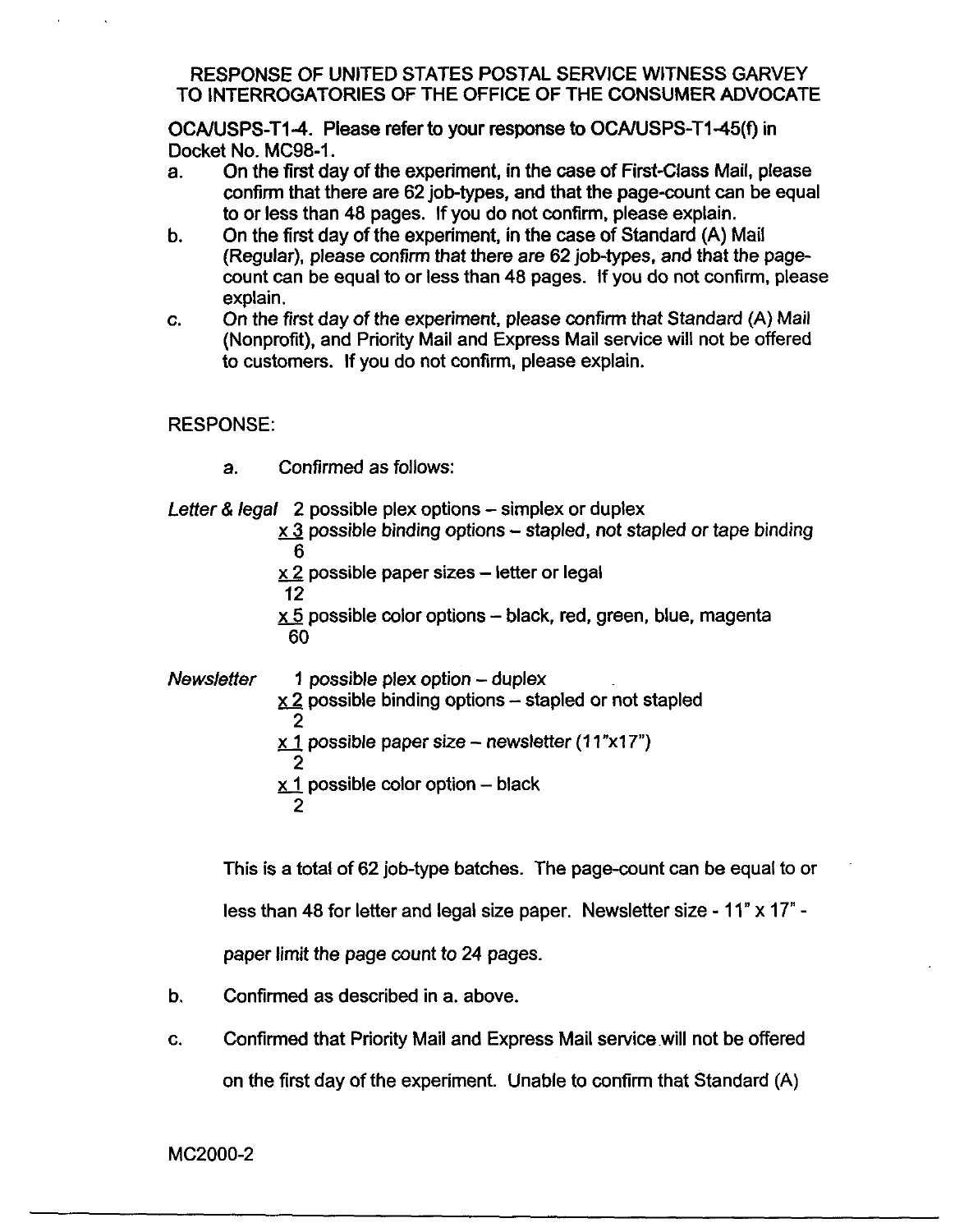Mail (Nonprofit) will not be offered on the first day of the experiment. At this time we are still attempting to integrate nonprofit registration and authentication in the software release being readied for the first day of the experiment.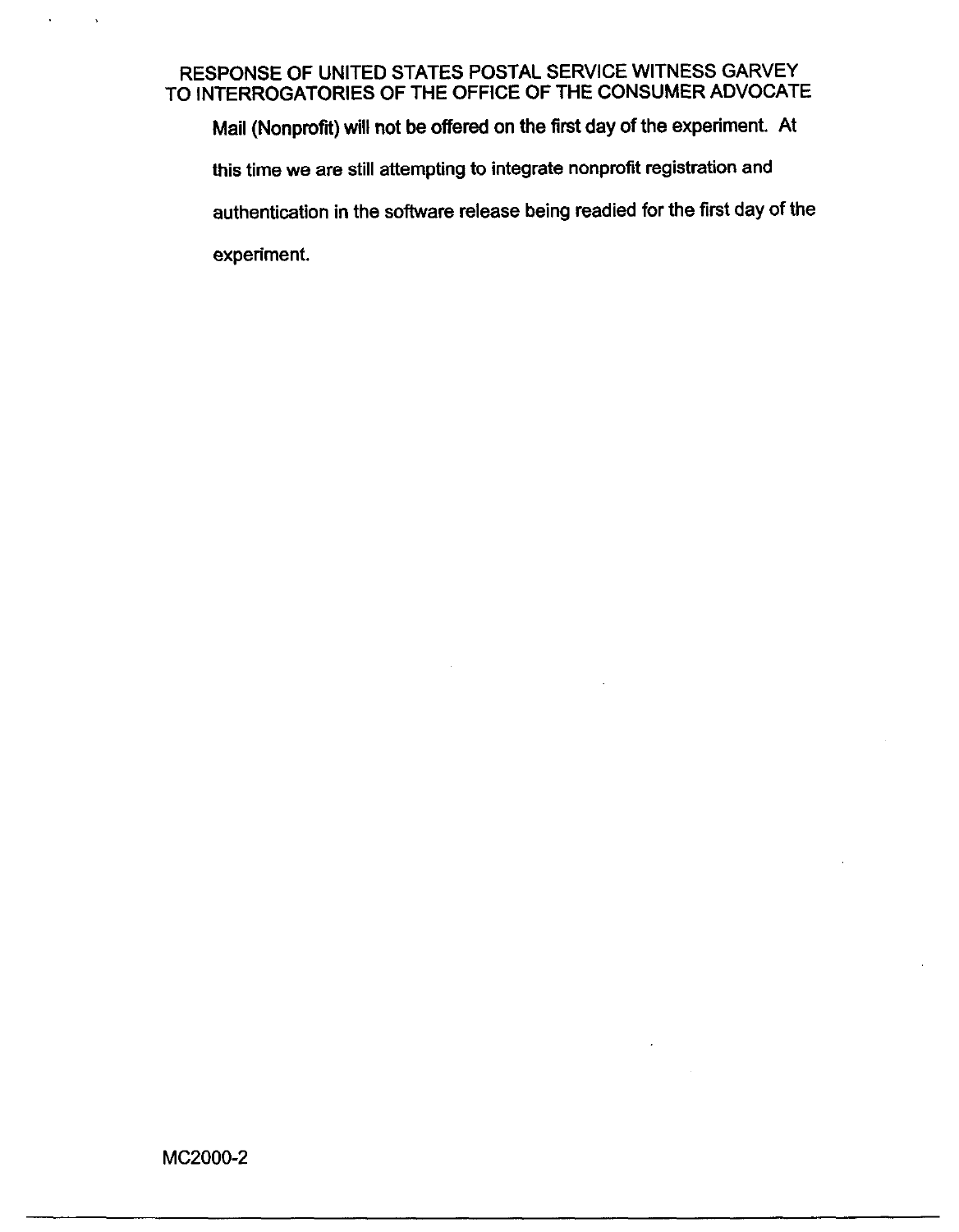OCA/USPS-T1-5. Please refer to your testimony at page 2, lines 18-20, where it states, The single piece First-Class Mail rate will be offered only as an option for mailpieces wlth addresses which cannot be standardized."

- a. Will the Postal Service or customers exercise this option? If customers do so, will they be informed of the amount of single piece First-Class postage separate from the First-Class or Standard (A) automation basic postage charge for their other Mailing Online pieces? Please explain.
- b. Please explain what is meant by the phrase 'mailpieces with address that cannot be standardized."

## RESPONSE:

a. Customers will exercise the option, and will subsequently be informed of

the amount of single-piece First-Class Mail postage applied to those

pieces.

b. Subsequent to the upload of an address/data list, a Mailing Online user is

informed of the results of an automated address standardization process.

Addresses not clearing this process of validation and address element

standardization are flagged to indicate why they failed.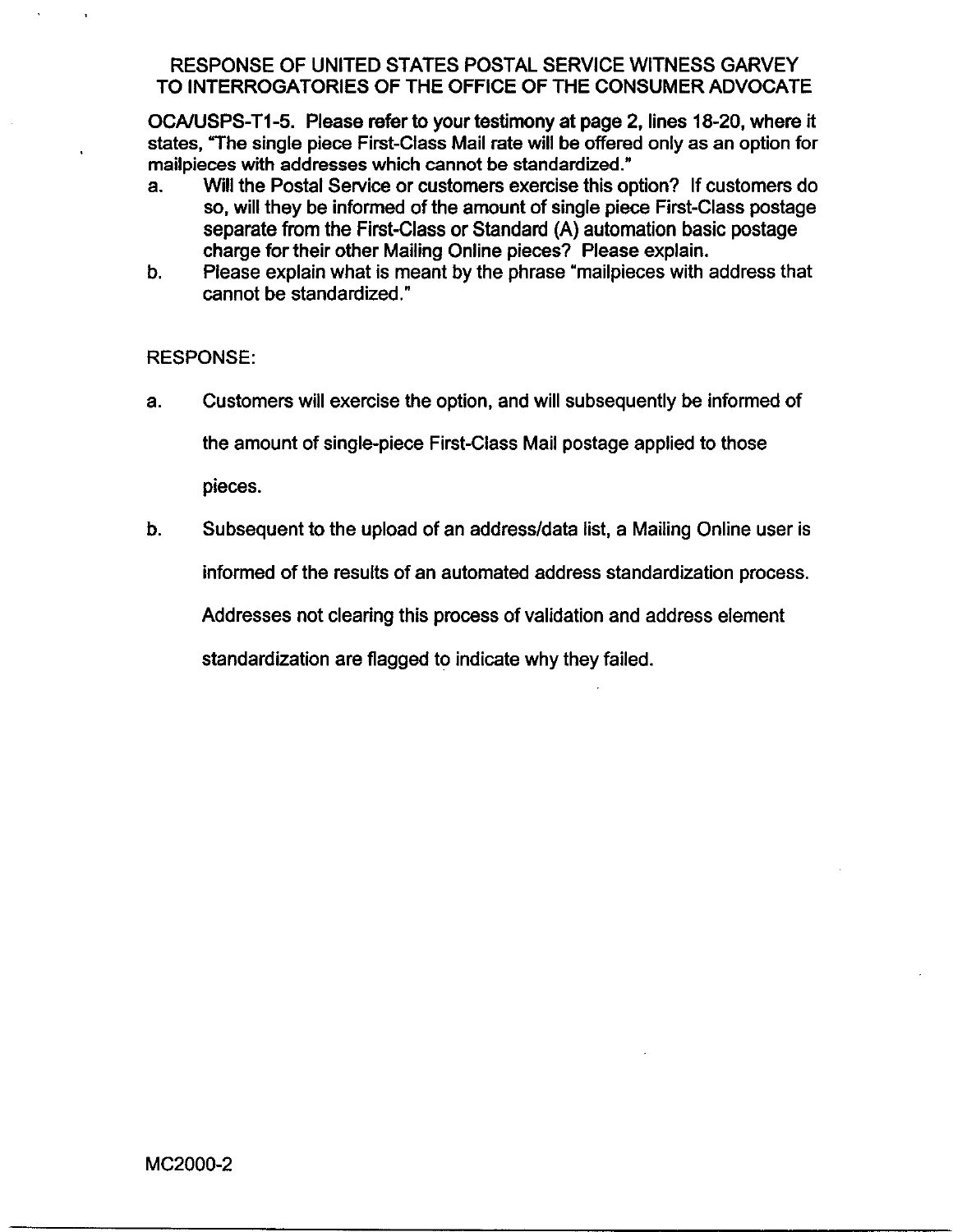OCA/USPS-T1-6. Please refer to the response of OCA witness Callow to PB/OCA-T100-8 and PB/OCA-T100-9 in Docket No. MC98-1.

- a. In PB/OCA-T100-8, Attachment 1, please confirm that the First-Class Mail rates listed in Attachment 1 for Mailing Online letter-size, legal-size and newsletter-size pieces by job-type and page-count are correct. If you do not confinn. please explain and provide the correct First-Class Mail rates for letter-size, legal-size and newsletter-size pieces by job-type and pagecount.
- b. In PBIOCA-TIOO-9, Attachment 1, please confirm that the Standard (A) Mail rates listed in Attachment 1 for Mailing Online letter-size, legal-size and newsletter-size pieces by job-type and page-count are correct for pieces weighing 3.2985 ounces or less. If you do not confirm, please explain and provide the correct Standard (A) Mail rates for letter-size, legal-size and newsletter-size pieces by job-type and page-count for pieces weighing 3.2985 ounces or less.
- C. In PB/OCA-TIOO-9, Attachment 2, please confirm that the Standard (A) Mail rates listed in Attachment 2 for Mailing Online letter-size, legal-size and newsletter-size pieces by job-type and page-count are correct for pieces weighing more than 3.2985 ounces. If you do not confirm, please explain and provide the correct Standard (A) Mail rates for letter-size, legal-size and newsletter-size pieces by job-type and page-count for pieces weighing more than 3.2985 ounces.

#### RESPONSE:

- a. Confirmed.
- b. Confirmed.
- C. Confirmed.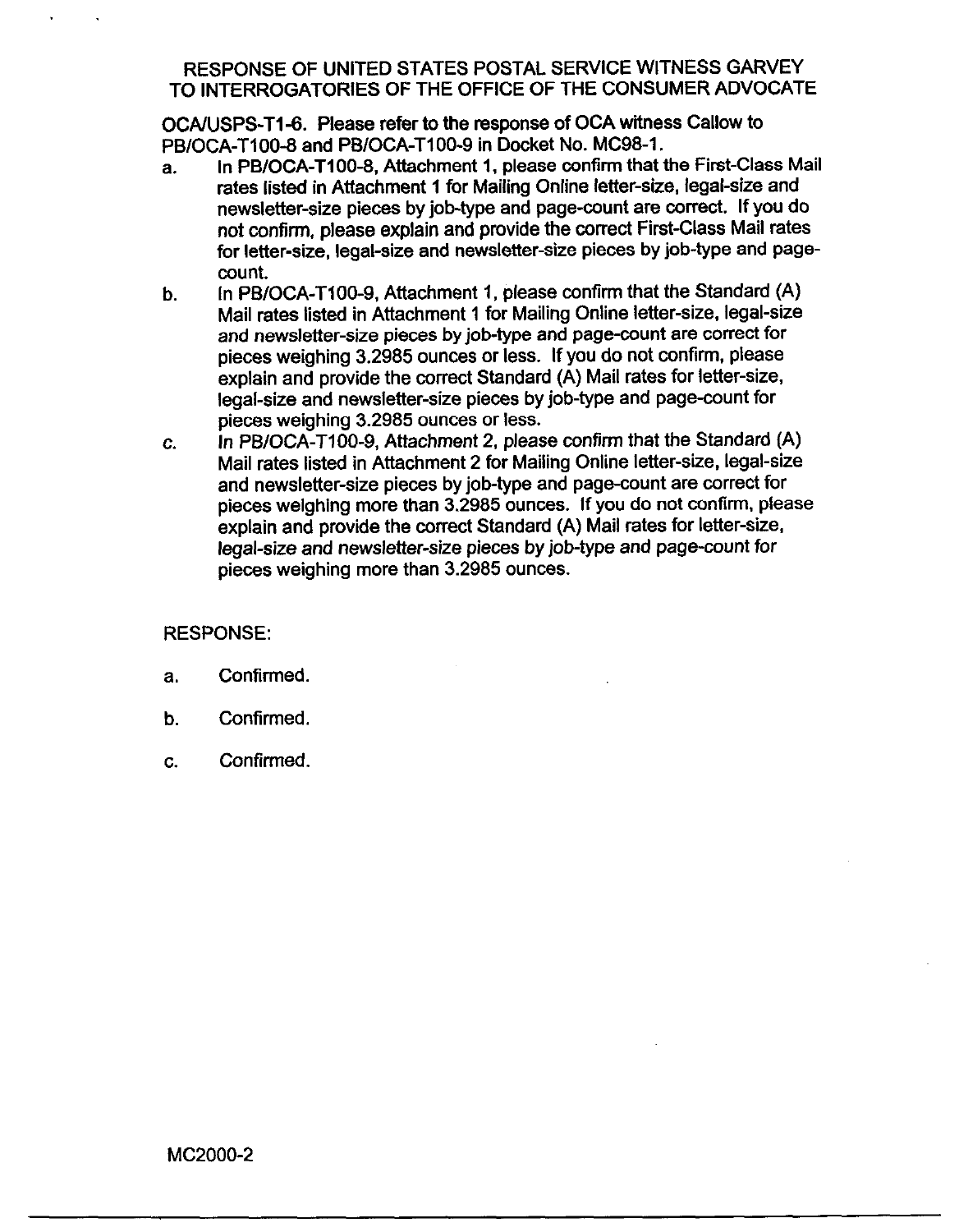#### **DECLARATION**

I, Lee Garvey, declare under penalty of perjury that the foregoing answers are true and correct, to the best of my knowledge, information, and belief.

Vab Sam

Dated:  $12/20/99$